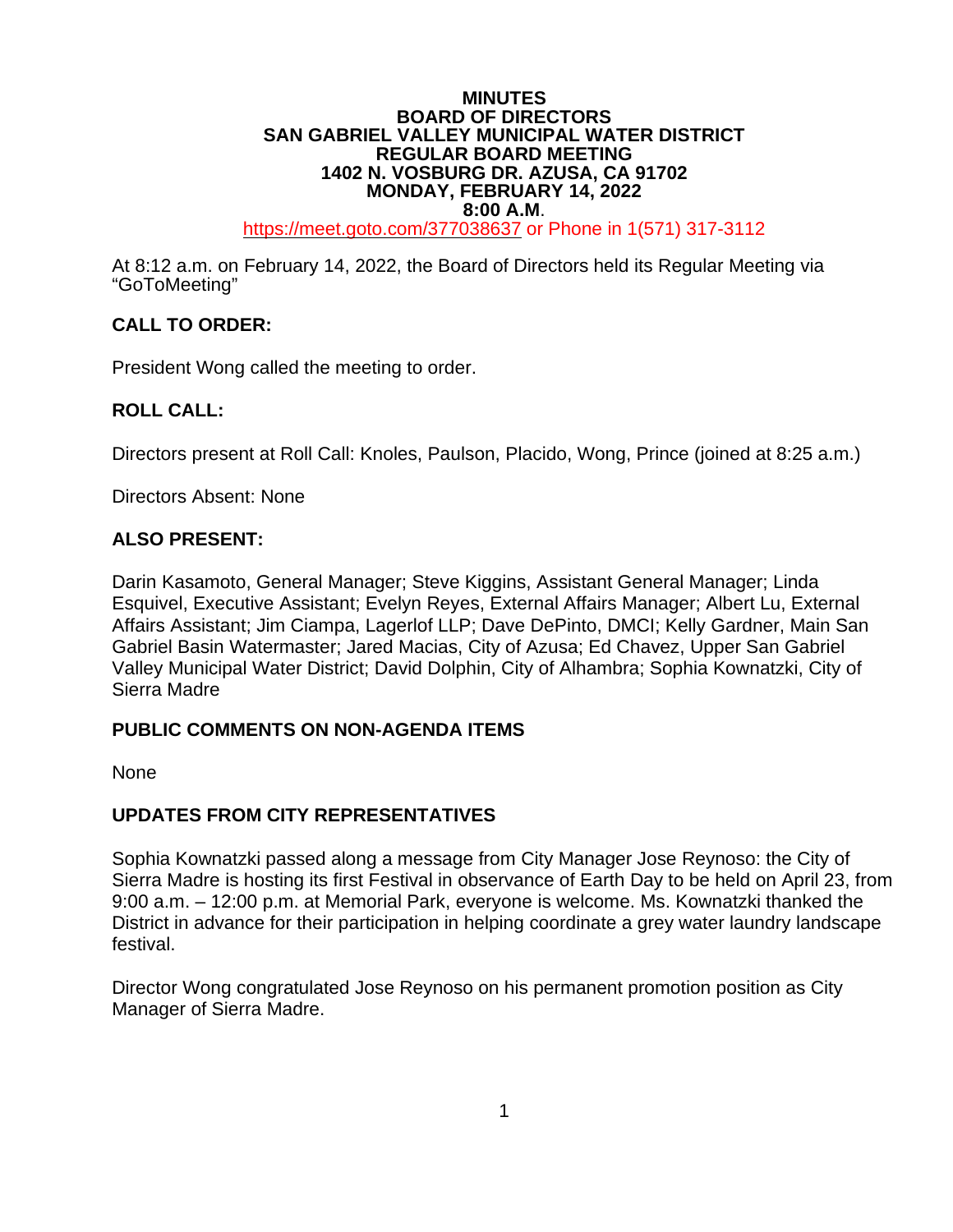# **CONSENT CALENDAR:**

Minutes of the Regular Board Meeting of January 10, 2022 Minutes of the External Affairs Committee Meeting of January 24, 2022 Minutes of the Administrative/Finance Committee Meeting of January 31, 2022 Financial Statements for January 2022 Treasurer's Investment Report Dated December 31, 2021 Disbursements of the Revolving Fund Dated: January 13, 2022, Check Nos.11995 – 12000, EFT and Wires in the amount of \$170,051.37 January 27, 2022, Check Nos. 12001 – 12010, EFT's and Wires in the amount of \$51,543.69 February 10, 2022, Check Nos. 12011 – 12018, EFT and Wires in the amount of \$49,992.31 February 14, 2022, Check Nos. 12019 – 12022, and Wires in the amount of \$2,840.50 Disbursements of the General Fund Dated: January 24, 2022, Check Nos. 42673 – 42696 in the amount of \$1,966,790.00 February 14, 2022, Check Nos. 42697 – 42740 and EFT's, in the amount of \$186,726.63 Future Meeting Attendance Approval: Resolution No. 02-2022-796 Continuation of Virtual Board Meetings

On motion of Director Paulson, seconded by Director Placido, and unanimously carried 4-0, the Consent Calendar was approved.

Approved by the Board of Directors of the San Gabriel Valley Municipal Water District at their regular meeting held on February 14, 2022, by the following roll call vote:

Ayes: Knoles, Paulson, Placido, Wong Noes: None Absent: Prince Abstain: None

## **ACTION AGENDA ITEM**

## **APPROVE 2020-2021 DRAFT AUDIT AND TRAVEL EXPENSE REPORT**

On motion of Director Knoles, seconded by Director Paulson and unanimously carried 4-0, the San Gabriel Valley Municipal Water District 2020-2021 Audit and Travel Expense Report from Moss Levy & Hartzheim was adopted and approved.

Approved by the Board of Directors of the San Gabriel Valley Municipal Water District at their regular meeting held on February 14, 2022, by the following roll call vote:

Ayes: Knoles, Paulson, Placido, Wong Noes: None Absent: Prince Abstain: None

#### **DIRECTOR PRINCE JOINED THE MEETING AT 8:25 A.M**.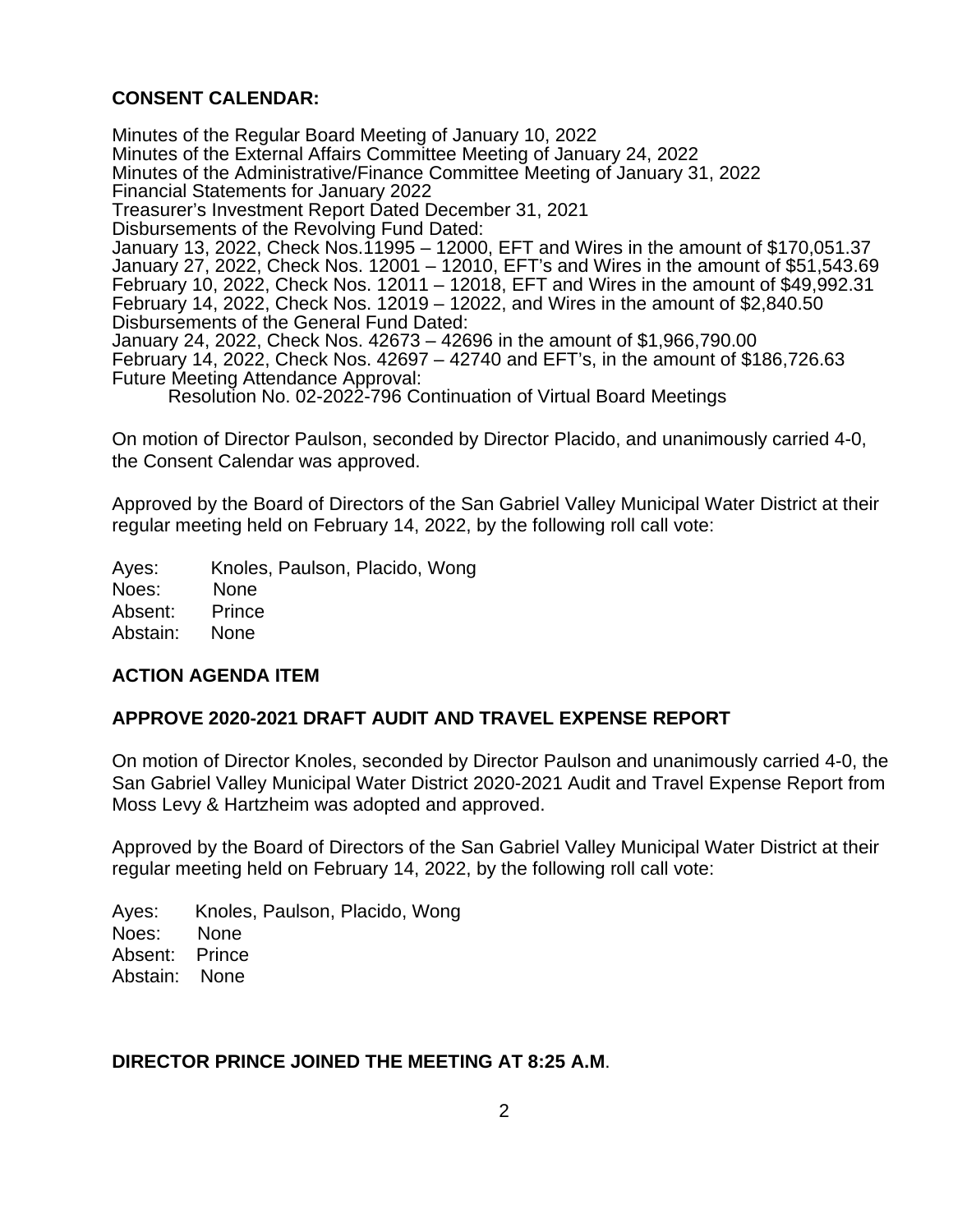## **MWD REGIONAL RECYCLED WATER PROJECT LETTER OF INTENT**

On motion of Director Paulson, seconded by Director Placido and unanimously carried 5-0, the MWD Regional Recycled Water Project Letter of Intent was approved.

Approved by the Board of Directors of the San Gabriel Valley Municipal Water District at their regular meeting held on February 14, 2022, by the following roll call vote:

Ayes: Knoles, Paulson, Placido, Prince, Wong Noes: None Absent: None Abstain: None

### **DUDLEY RIDGE – SGVMWD WATER TRANSFER AND BANKING PROGRAM CEQA NOTICE OF DETERMINATION**

On motion of Director Placido, seconded by Director Knoles and unanimously carried 5-0, the Dudley Ridge – SGVMWD Water Transfer and Banking Program CEQA Notice of Determination was approved.

Approved by the Board of Directors of the San Gabriel Valley Municipal Water District at their regular meeting held on February 14, 2022, by the following roll call vote:

Ayes: Knoles, Paulson, Placido, Prince, Wong Noes: None Absent: None Abstain: None

#### **INFORMATION ITEMS**

#### **EXTERNAL AFFAIRS**

External Affairs Report in Agenda Packet.

Ms. Reyes reported that February 18, 2022, is the last day to introduce bills for the 2022 legislative year in the Legislature.

California Advocates is working on scheduling a date for the District's Annual Legislature Meeting that will be held virtually. DMCI is working closely with Ms. Reyes in making less than one-minute videos that will be shared on social media. These short videos will address water conservation, rebate programs, and how the District and the State Water Project connect.

The District will be participating in Alhambra's Chinese New Year event on February 20, 2022, from 8:30 a.m. – 1:30 p.m. and Sierra Madre's Earth Day Festival on April 23, 2022.

Mr. DePinto commented that the one-minute videos will be shared once a month.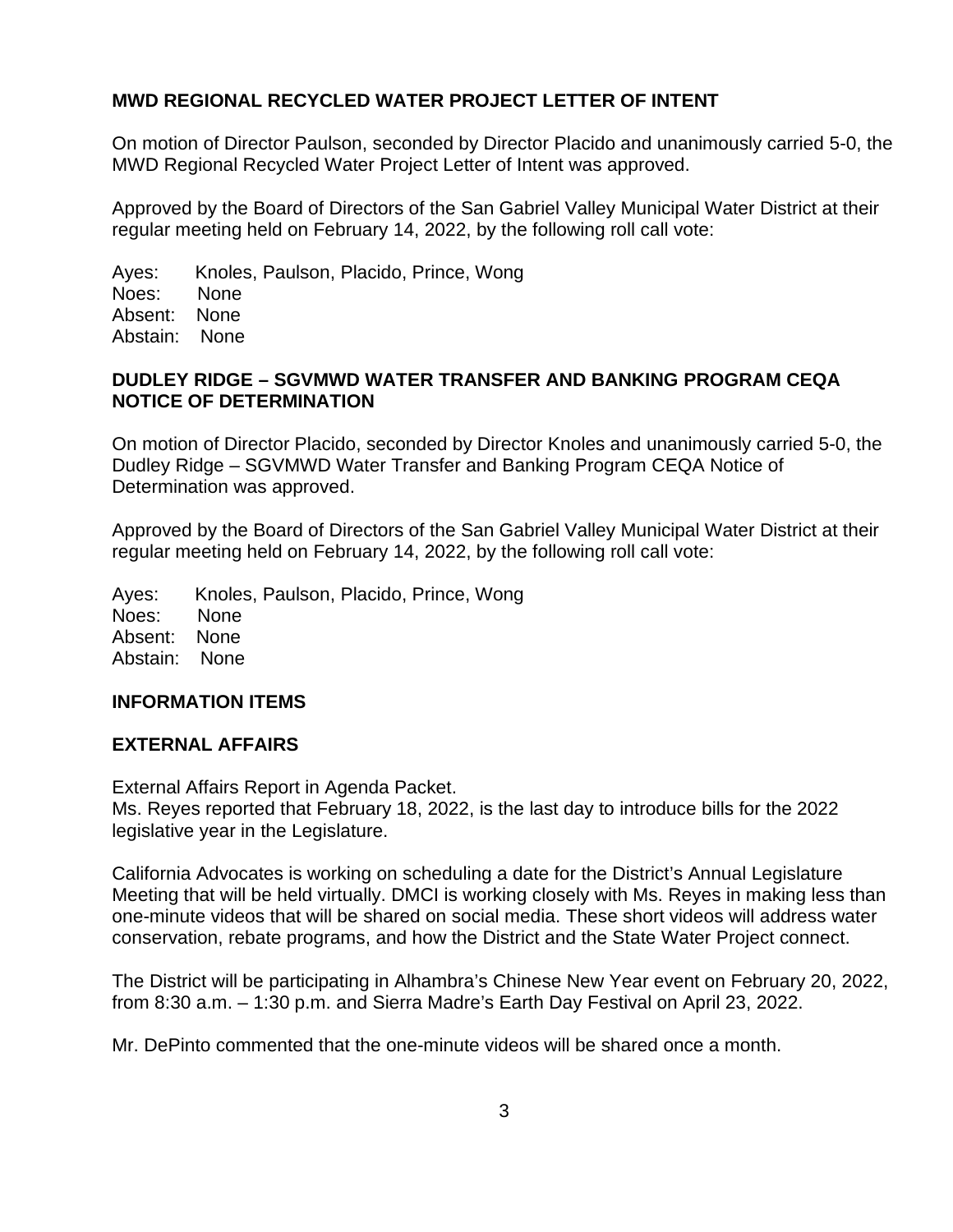### **UNFINISHED BUSINESS**

#### **REPORT ON BASIN MANAGEMENT**

No report.

## **REPORT OF WQA**

No report.

# **REPORT OF THE ATTORNEY**

No report.

## **REPORT OF THE GENERAL MANAGER/ASSISTANT GENERAL MANAGER**

The General Manager's written report is in the Agenda Packet.

The General Manager reported there is no good news. Less than an inch of rain in January and February combined going into March as there is no rain in the forecast for the next 10 days. The SWP allocation of 15% was conservative considering there has been little to no new precipitation since January 1, 2022.

The Assistant General Manager's written report is in the Agenda Packet.

The Assistant General Manager reported the District delivered 671 AF of water on behalf of Three Valleys Municipal Water District (TVMWD) to Covina Irrigating Company's surface water treatment facility and 2,133 AF on behalf of Upper District to Azusa Light and Water's Canyon Filtration Plant and the Canyon Spreading Grounds. The District has 4,280 AF available for delivery later this year.

The Venturi flow meter at Devil Canyon was replaced the week of January 24, 2022. The pipeline is back in service but testing and electrical integration have been delayed due to supply chain problems.

Staff has been working with Civiltec to develop a bid package for the pipeline modifications.

## **REPORT OF THE STATE WATER CONTRACTORS**

No report .

## **COMMITTEE MEETING REPORTS**

Minutes of the External Affairs Committee Meeting of January 24, 2022, in the Agenda Packet. Minutes of the Administrative/Finance Committee Meeting of January 31, 2022, in the Agenda Packet.